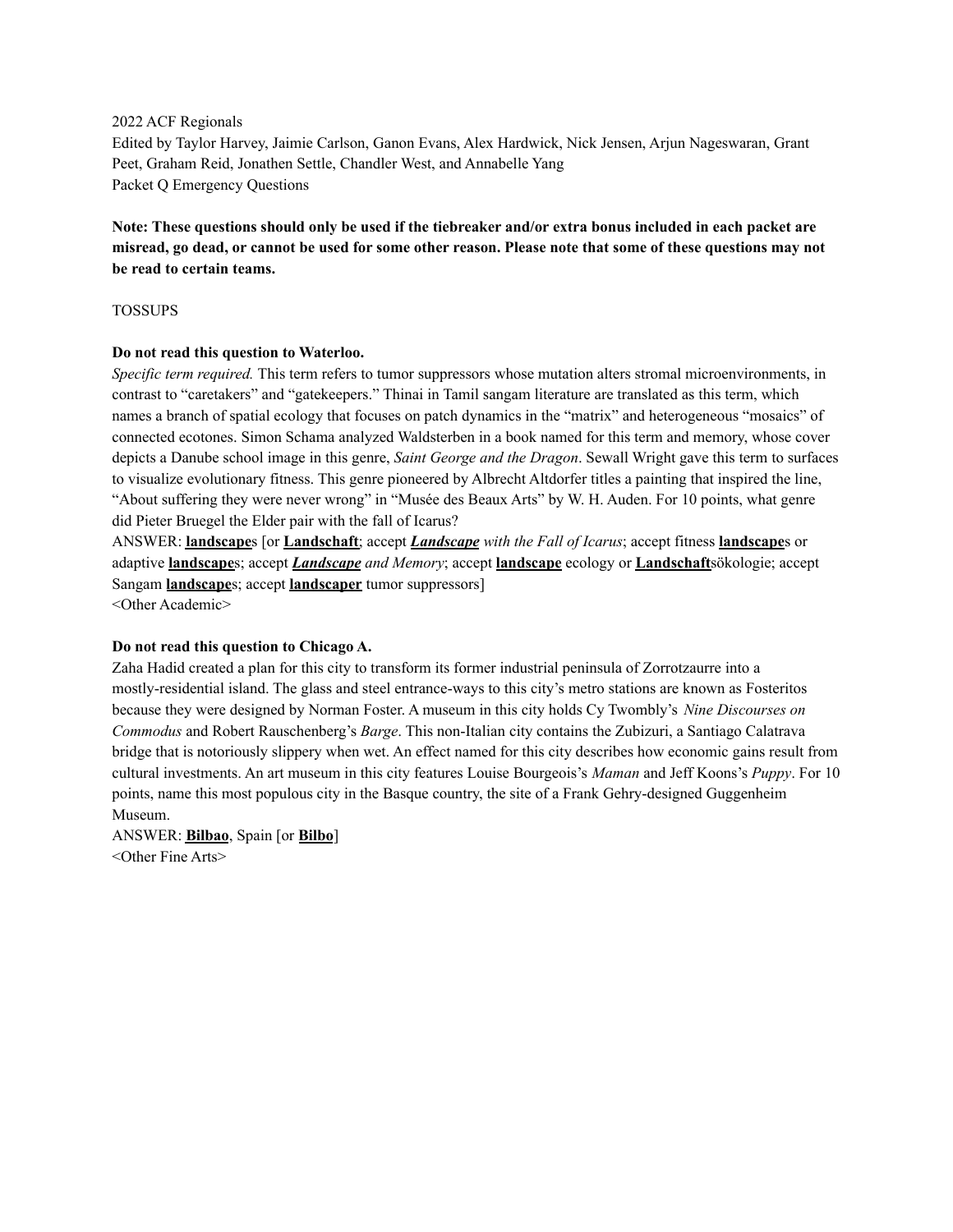#### **Do not read this question to Duke A.**

A short story by this author ends with pistols being fired at an event at which white people are welcome as long as they pay for their coffee and lemonade. In that story by this author, a man who recently had his rice plantation destroyed is caught leaving in the middle of the night to attend the title event by Clarisse. In a novel by this author, a character leaves a note behind that reads "Good-by — because I love you." In a story by this author, two characters who had previously embraced at Assumption hold each other while a cyclone passes. This author depicted Mrs. Mallard dying "of joy that kills" after learning that her husband isn't dead. This author of "The Storm" and "The Story of an Hour" wrote a novel in which the piano player Mademoiselle Reisz inspires Edna Pontellier. For 10 points, name this author who set much of her work in Louisiana, including *The Awakening*. ANSWER: Kate **Chopin** [or Katherine **O'Flaherty**] (The first two sentences are from "At the 'Cadian Ball.") <American Literature>

#### **Do not read this question to Maryland A.**

During this decade, an opposition leader gave a speech claiming that the UK would be forged in the "white heat" of technological revolution. Several typists during this decade made a New Year's resolution to work an extra half an hour a day without pay, sparking the short-lived "I'm Backing Britain" campaign. A scandal in this decade centered on the homosexual clerk John Vassall, who was blackmailed into stealing sensitive documents from the British Admiralty. The Nassau Agreement signed in this decade enabled the sale of Polaris rockets to the UK. During this decade, Enoch Powell delivered his "Rivers of Blood" speech. For 10 points, name this decade during which the Profumo Affair forced the resignation of Harold MacMillan.

ANSWER 19**60s** [prompt on the sixties] (The first line refers to a speech by Harold Wilson.) <Other History>

#### **Do not read this question to WUSTLA.**

An example of this technique is named for the Romanian Adolf Albin. Another example of this technique received its name from the shillings that Joseph Blackburne won by using it. The Evans example of this technique was used in 1852 to defeat Jean Dufresne ("jon doo-FRAYN") by Adolf Anderssen. The prefix "counter-" is often added to the names of these techniques when they are used by Black. This technique is exemplified by the second move of the Immortal Game. These openings can either be labeled as "accepted" or "declined" depending on whether the opposing side chooses to capture an offered piece. For 10 points, name this type of chess opening in which a player offers material to achieve a positional advantage, as in the "Queen's" version that titles a 2020 Netflix series. ANSWER: **gambit**s [or word forms like **gambit**ing; accept Queen's **Gambit** or Blackburne Shilling **Gambit** or Evans **Gambit** or King's **Gambit**; accept counter**gambit**s or Albin Counter**gambit**; prompt on pawn sacrifices or piece sacrifices or pawn moves]

<Other Academic>

#### **Do not read this question to Chicago A.**

The protagonist of this novel "had a fatalistic sense of being drawn from one wrong turning to another, without ever perceiving the right road till it was too late to take it." This novel's protagonist holds the baby of a character whom she had earlier sent to the country due to lung sickness. The protagonist of this novel forgets the details of an encounter in which she acquires some letters from Mrs. Haffen. At the beginning of this novel, the protagonist lies about seeing her dressmaker to Simon Rosedale after having tea with a man at Sherry's. This novel ends with Lawrence Selden finding the title character dead from overdosing on sleeping pills. For 10 points, name this Edith Wharton novel about the fall from societal grace of Lily Bart.

ANSWER: *The House of Mirth*

<American Literature>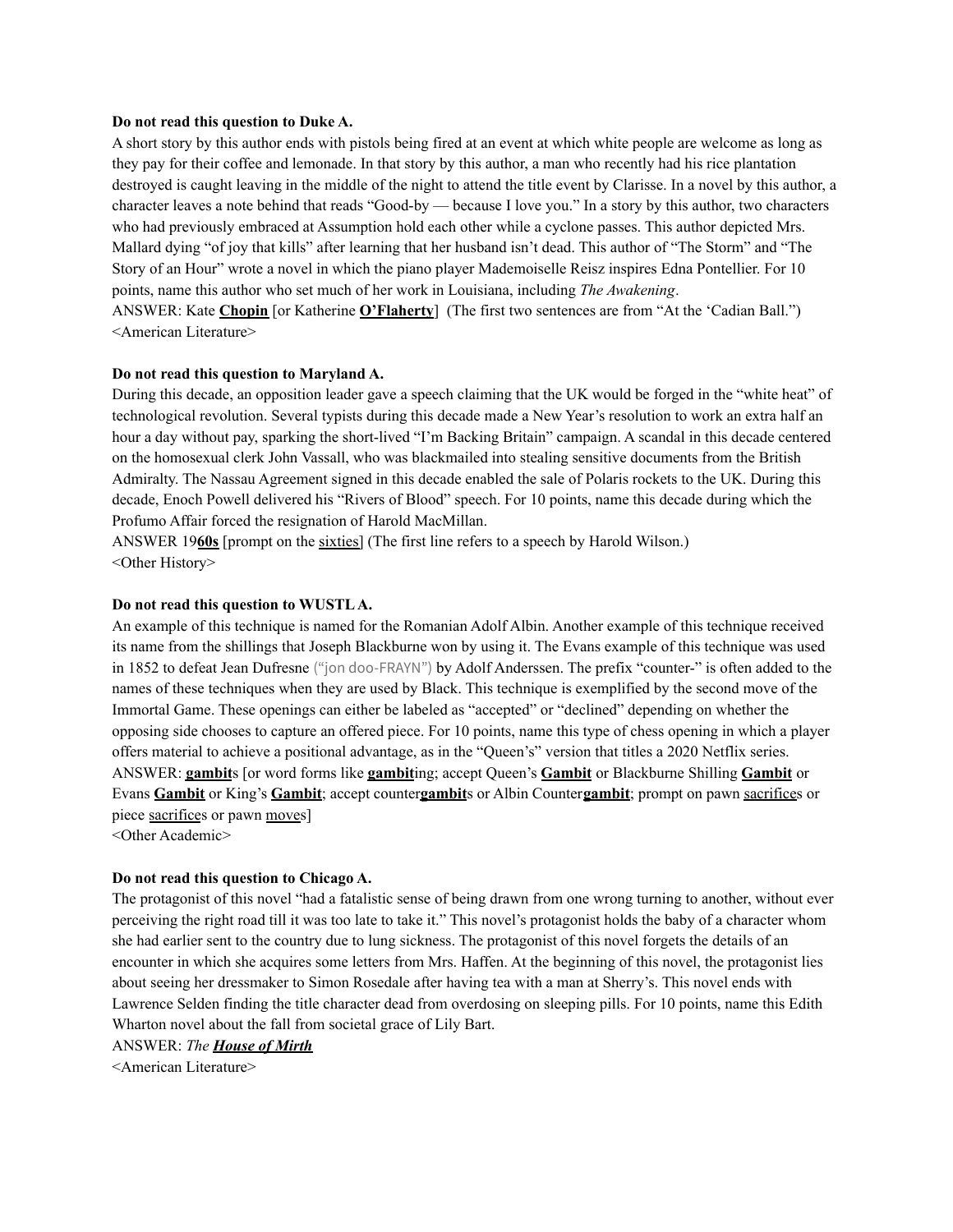#### **Can be read to any team.**

In this novel, a man is asked if he would like to be beaten with a cane after he flirtatiously reads a woman the life of Judith. This novel's protagonist offends a man by seeing the plain back of his gilded belt and offends another man by picking up a handkerchief on which he was trying to hide a monogram. A group of men in this novel tell a "Don Quixote at eighteen" that his horse is the color of a buttercup and beat him with a shovel. A woman in this novel attempts to stab the protagonist after he seduces her in two different guises and sees the fleur-de-lis on her shoulder. The protagonist of this novel schedules duels at 12, 1, and 2 o'clock with this novel's title characters. For 10 points, name this novel about Athos, Porthos, Aramis, and d'Artagnan by Alexandre Dumas.

ANSWER: *The Three Musketeers* [or *Les Trois Mousquetaires*]

<European Literature>

#### **Can be read to any team.**

This artist built an enormous artificial mountain for an event in which a statue of atheism was set on fire to reveal another statue inside. This artist designed a costume with a blue cloak and a red plumed hat. In a drawing by this artist, hundreds of men stretch out their arms to a man standing on a table in the middle of a large room. A letter reading "Given that I am unhappy, I have a right to your help" appears in a painting by this artist in which the upper half is pure black; in that painting by this artist, a man with a towel around his head reclines near a green cloth. This artist of *The Tennis Court Oath* basically served as the party planner of the French Revolution under Robespierre and created an image of a man dying in his bathtub after being stabbed by Charlotte Corday. For 10 points, name this artist of *The Death of Marat* ("mah-RAH").

ANSWER: Jacques-Louis **David** ("dah-VEED") <Painting/Sculpture>

#### **Do not read this question to Stanford A.**

A 2016 history of an event in this state by Benjamin Madley noted that over one million dollars of this state's budget was set aside to fund vigilante militias. A leader from this state killed Edward Canby during a peace conference after being pressured by the militant Hooker Jim. Over 400 people in this state were killed in the Bloody Island Massacre in the same year that this state legalized the enslavement of Native people. Captain Jack defended a stronghold in this state during its 1872 Modoc War. In 2019, this state's governor formally apologized for the over 300 massacres of Native Americans that constituted this state's genocide. For 10 points, name this state whose Indigenous population was devastated by American settlement after an 1849 Gold Rush.

ANSWER: **California** [or **CA**; accept the **California** Genocide] (The book in the first line is *An American Genocide*.)

<American History>

#### **Do not read this question to Michigan A.**

Axel Blomgren argued that Swedes should consume this crop in higher quantities to lower its price, enabling it to continue to top a shredded-chicken casserole called the "Flying Jacob." In the 1940s, this crop was introduced to Hveragerthi, but it's a myth that its largest producer in Europe is Iceland. The RECLUS group depicted a region of "megalopolis" from Liverpool to Milan as this crop colored blue. A crackdown on striking workers producing this fruit by the Miguel Abadía Méndez government resulted in the Ciénaga Massacre. Tariffs on this fruit that favored ACP countries harmed a region long dominated by a company nicknamed "The Octopus." For 10 points, growers in the Canary Islands prefer the dwarf variety of which fruit over its Cavendish variety?

ANSWER: **banana**s [or *Musa*; accept **plantain**s; accept the Blue **Banana**; accept the **Banana** Massacre] <European History>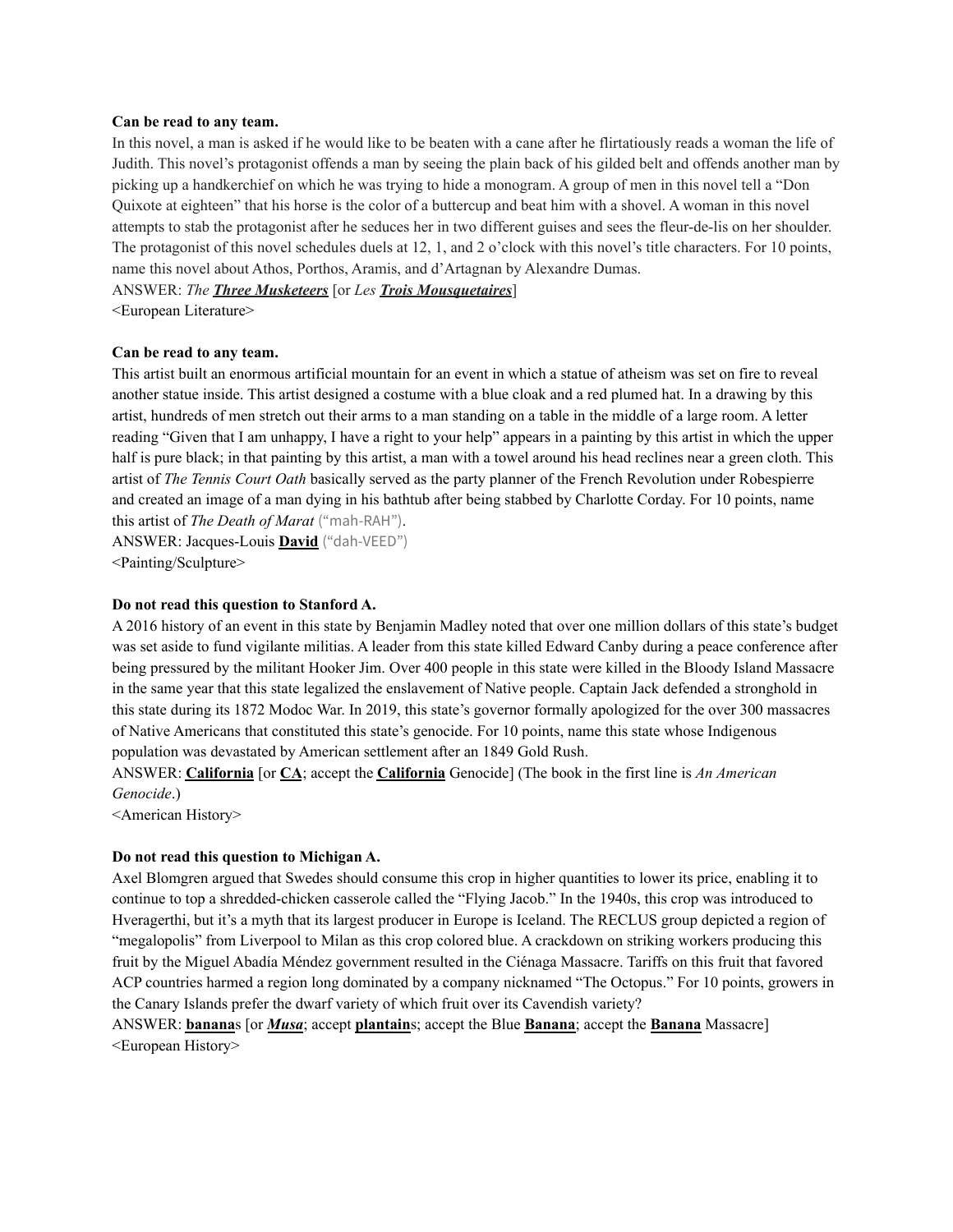### BONUSES

### **Can be read to any team.**

The chronological precision of varves make them useful for calibrating this technique. For 10 points each: [10e] Name this technique invented by Walter Libby that attributes ages to organic matter using the decay of an isotope with a half-life of 5,730 years.

# ANSWER: radio**carbon dating** [or **carbon-14 dating**; or **14C dating**; prompt on dating]

[10h] Higher quality varves are taken from deep, highly stratified lakes because their anoxic depths limit this process in which benthic infauna destroy stratigraphic signals. This process includes any biogenic transport of particles that changes the physical and chemical properties of sediment.

# ANSWER: **bioturbation**

[10m] Since the renaissance in varve research in the 1970s, researchers have tried to link frequencies in lamination-thickness time series data with the amount of this phenomenon from the Sun. The "radiative" form of this phenomenon is any imbalance between solar radiation energy and thermal radiation emitted by the Earth. ANSWER: **forcing** [accept radiative **forcing**]

<Other Science>

## **Do not read this question to Chicago A.**

Answer the following about communitarianism in political philosophy, for 10 points each.

[10m] These things "of justice" title a book by Michael Walzer that puts forward a theory of complex equality that takes into account differing values among political communities.The English title of a 1989 book by Jürgen Habermas details the development of the "public" one of these things.

ANSWER: **sphere**s [accept public **sphere**; accept *The Structural Transformation of the Public Sphere*; accept *Spheres of Justice: A Defense of Pluralism and Equality*]

[10h] This thinker, who is often associated with communitarianism, criticized the movement for attempting to build communities at the national rather than local level. This thinker's most famous book discusses Kamehameha's cancellation of the taboos as an example of the incoherence of certain ethical traditions.

ANSWER: Alasdair **MacIntyre** [or Alasdair Chalmers **MacIntyre**] (The book is *After Virtue*.)

[10e] MacIntyre criticized this other communitarian thinker for trying to base morality on the agreement of rational actors when philosophers are unable to agree on morality. This thinker put forward the original position thought experiment in *A Theory of Justice*.

ANSWER: John **Rawls** [or John Bordley **Rawls**] <Philosophy>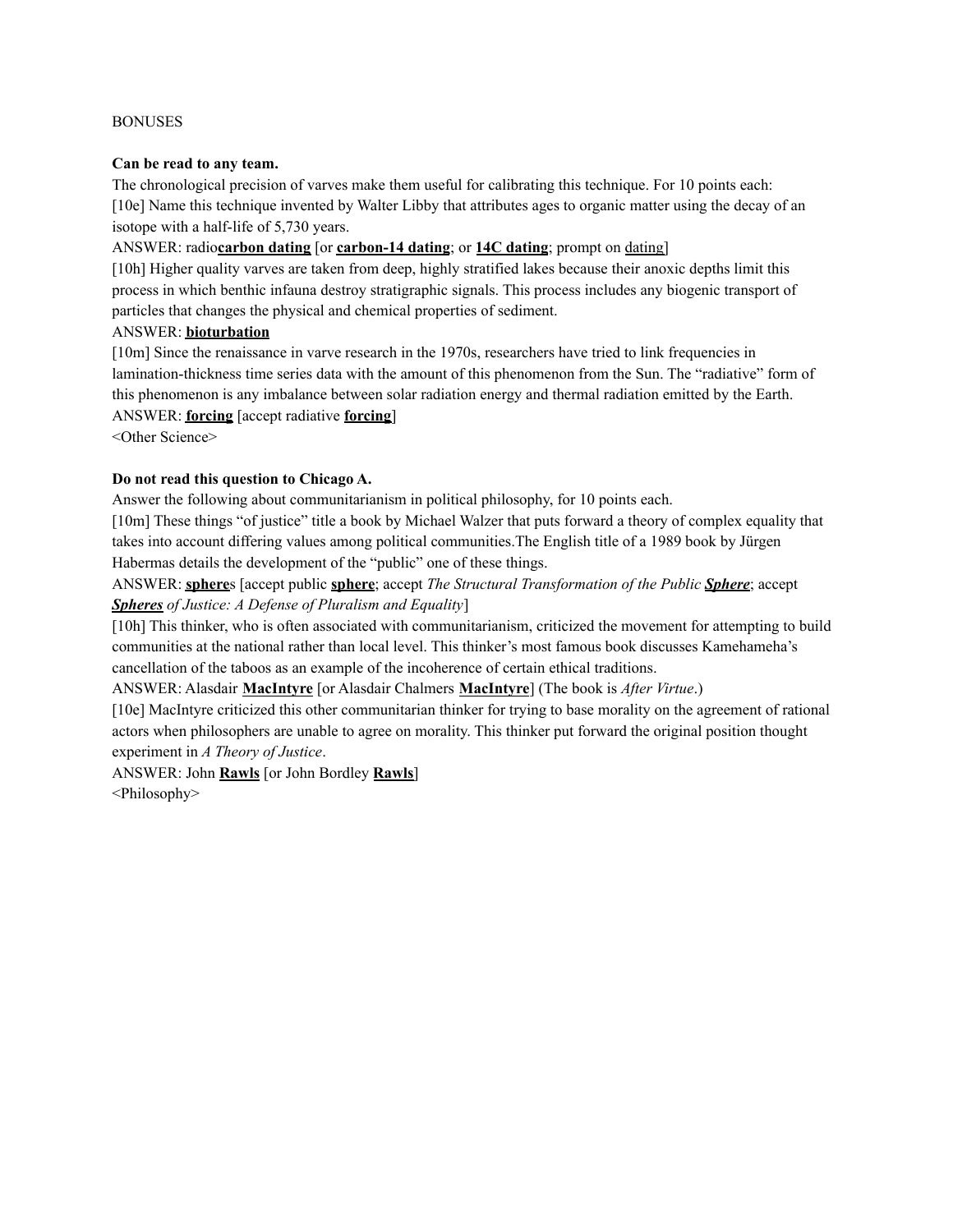# **Do not read this question to Rutgers B.**

Bayinnaung's *Hsinbyushin Ayedawbon* chronicle is named for this kingdom, which was annexed after a 1534 to 1541 war with Toungoo and mythically founded after a female hintha duck rested on a male's back. For 10 points each:

[10h] Name this kingdom that ruled Lower Burma after the decline of Pagan. Michael A. Aung-Thwin's history *A Tale of Two Kingdoms* focuses on Ava's 15th-century rivalry with this state, which was "restored" by Mon rebels in 1740.

ANSWER: **Hanthawaddy** Kingdom [or Hanthawaddy **Pegu** or **Bago** or **Bagaw**; or variants like **Hongsawadi** or **Hanthawadi**; accept Restored **Hanthawaddy** Kingdom; accept Toungoo–**Hanthawaddy** War; accept

*Hanthawaddy Hsinbyushin Ayedawbon*] ("Hanthawaddy" means "place of the hinthas.")

[10e] The Hanthawaddy king Dhammazedi cast a giant bell for the renowned Shwedagon example of these buildings, which often have pyatthat roofs and chinthe guardian lions in Burma. These Buddhist buildings are often tiered towers.

ANSWER: **pagoda**s [or **paya**; or **tǎ**; accept Shwedagon **Pagoda**; prompt on stupas or thūpa or zèdì or sūdǔpō by asking "what specific design?"]

[10m] Empress Wǔ Zétiān rebuilt the Giant Wild Goose Pagoda in this city, the home of gǔyuè ritual drum music. The "four great ancient capitals of China" were Běijīng, Luòyáng, Nánjīng, and this western metropolis.

# ANSWER: **Xī'ān** [or **Cháng'ān**; or **Sian** or **Hsi-an**]

<World History>

# **Can be read to any team.**

This author compiled Argentinian slang in an ironic work titled *Breve diccionario del argentino exquisito*. For 10 points each:

[10m] Name this author whose breakthrough novel was *The Invention of Morel*.

ANSWER: Adolfo **Bioy Casares** ("b'YOY cah-SAH-rez") [prompt on Bioy or Casares]

[10e] Bioy Casares frequently collaborated with this author, whose sister Norah illustrated the cover of *The Invention of Morel*. This Argentinian short story writer wrote the collection *The Aleph*.

ANSWER: Jorge Luis **Borges** ("BOR-hez") [or Jorge Francisco Isidoro Luis **Borges** Acevedo]

[10h] Bioy Casares first met Borges at a house owned by a person with this surname, who published the literary magazine *Sur*. Bioy Casares married another poet with this surname.

ANSWER: **Ocampo** [accept Victoria **Ocampo**; accept Silvina **Ocampo** or Silvina **Ocampo** Aguirre; prompt on Silvina Aguirre]

<World Literature>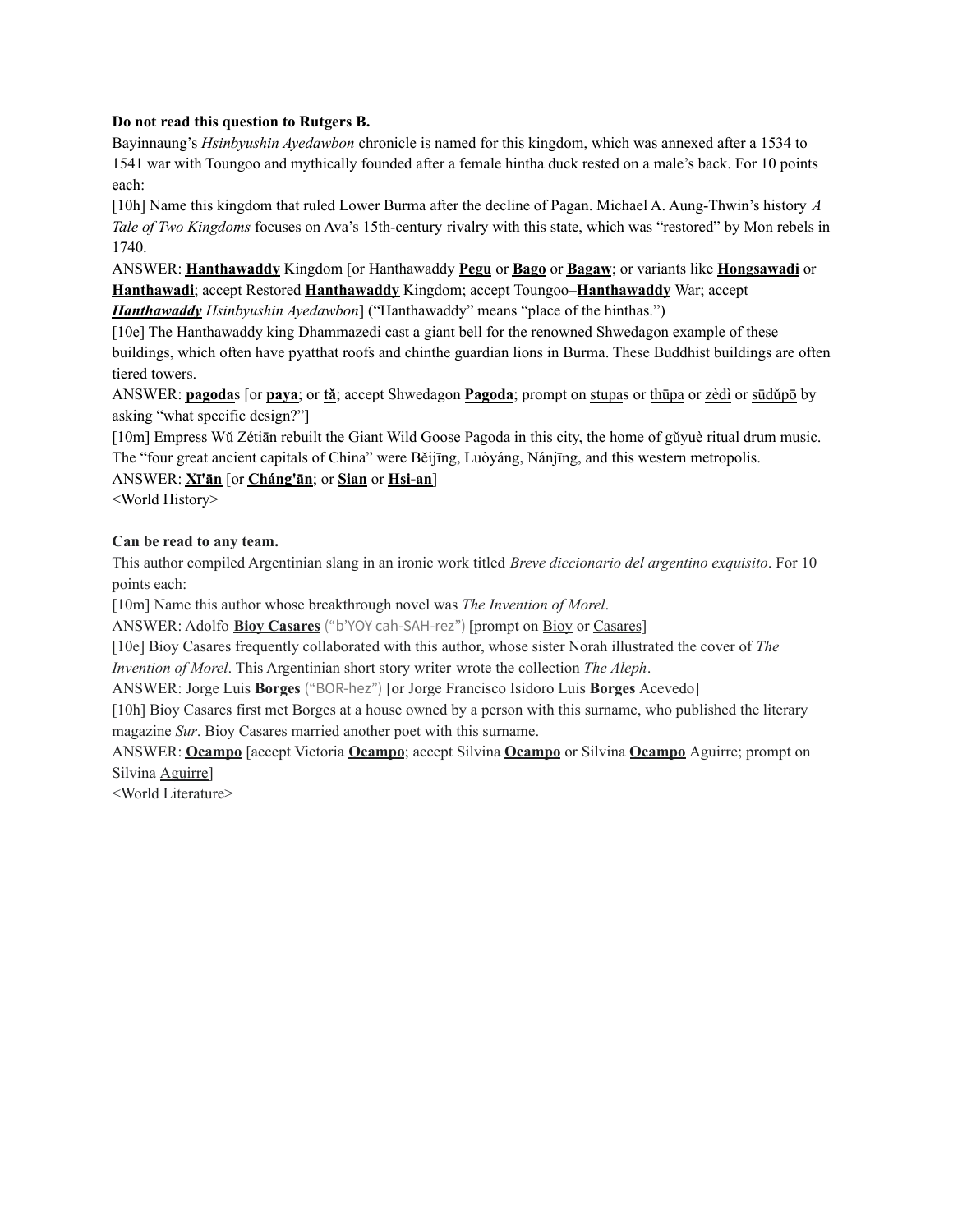## **Do not read this question to Chicago B.**

This city lends its name to non-concealed toilets that are found in the basements of many post-World War II working class homes in its metro area. For 10 points each:

[10m] Name this industrial city whose dialect notably includes the unusual second-person plural pronoun "yinz." ANSWER: **Pittsburgh**, Pennsylvania

[10e] Pittsburgh's downtown sits in a triangle of land between the Allegheny and Monongahela rivers, which merge to form *this* larger river, a tributary of the Mississippi. It flows past Cincinnati, forming the southern border of the state that shares its name.

# ANSWER: **Ohio** River

[10h] Pittsburgh features two transit lines of this now rare mode used for taking passengers up and down steep hillsides. They feature two tracks and two vehicles which counterbalance each other's weight, one descending while the other ascends with it.

ANSWER: **incline**s [or **funicular**s; accept **incline** railways or **incline** railroads; accept **funicular** railways or **funicular** railroads; accept Duquesne **Incline** or Monongahela **Incline**]

<Geography>

# **Do not read this question to Virginia A.**

This thinker included "Zulu nationalism," "serial homicide," and "facts" in a list of things that prior thinkers claimed were socially constructed in the first chapter of his book *The Social Construction of What?* For 10 points each: [10h] Name this philosopher whose books on probability include 1990's *The Taming of Chance*. He posited a modified form of scientific realism that relies on entities whose effects are observed through experimentation. ANSWER: Ian **Hacking** [or Ian MacDougall **Hacking**]

[10m] Like Nancy Cartwright and John Dupré, Hacking worked at this American university and serves as an exemplar of this university's polarizing "disunity mafia" in the field of the philosophy of science. Edward N. Zalta edits an online philosophy resource named for this university.

ANSWER: **Stanford** University [or Leland **Stanford** Junior University; accept the **Stanford** School; accept **Stanford** Encyclopedia of Philosophy]

[10e] Hacking edited a 1990 Oxford University Press collection of essays titled for these events. Its entries include an essay by Thomas Kuhn, who himself wrote a 1962 book on "the structure of" these paradigm-shifting events. ANSWER: **scientific revolution**s [accept *The Structure of Scientific Revolutions*; prompt on revolutions] <Philosophy>

# **Do not read this question to Chicago B.**

This firm was surprisingly commissioned to design 1111 Lincoln Road, a controversial experimental parking garage that features glass-walled boutiques and event spaces. For 10 points each:

[10m] Name this Pritzker-winning Swiss architectural firm that created the blocky New York skyscraper 56 Leonard Street. They collaborated with Ài Wèiwèi on Beijing's Bird's Nest stadium.

ANSWER: **Herzog & de Meuron** Basel Ltd. [or **HdM**; or **Herzog & de Meuron** Architekten]

[10e] HdM's 1111 Lincoln Road parking garage is located in this city's metro area, where they also designed the Pérez Art Museum. This Southeast American city contains renowned street art in neighborhoods like Wynwood and Little Havana.

ANSWER: **Miami**, Florida [accept **Miami** Beach, Florida]

[10h] Among Alden Freeman's many Mediterranean Revival buildings in Miami is this one based on Diego Columbus's house in the Dominican Republic. A 24-karat Medusa head appears in this location's Million Mosaic Pool.

ANSWER: Villa **Casa Casuarina** [accept the **Versace Mansion**] <Other Fine Arts>